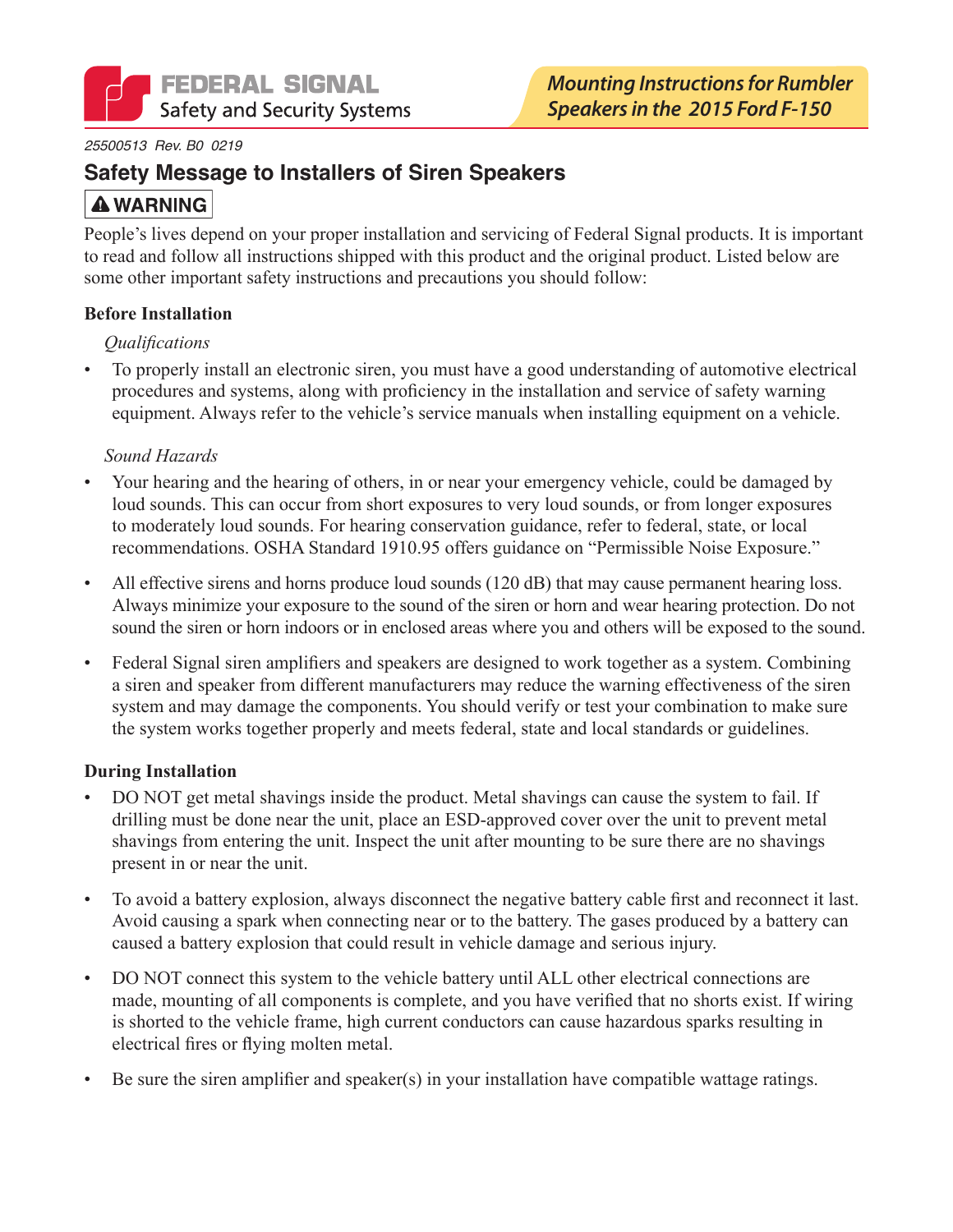- In order for the electronic siren to function properly, the ground connection must be made to the NEGATIVE battery terminal.
- Sound output will be severely reduced if any objects are in front of the speaker. If maximum sound output is required for your application, you should ensure that the front of the speaker is clear of any obstructions.
- Install the speaker(s) as far forward on the vehicle as possible, in a location that provides maximum signaling effectiveness while minimizing the sound reaching the vehicle's occupants. Refer to the National Institute of Justice guide 500-00 for further information.
- Sound propagation and warning effectiveness will be severely reduced if the speaker is not facing  $\bullet$ forward. Carefully follow the installation instructions and always install the speaker with the projector facing forward.
- DO NOT install the speaker(s) or route the speaker wires where they may interfere with the operation of airbag sensors.
- If a vehicle seat is temporary removed, verify with the vehicle manufacturer if the seat needs to be recalibrated for proper airbag deployment.
- Installation of two speakers requires that you wire the speakers in phase.  $\bullet$
- Never attempt to install aftermarket equipment, which connects to the vehicle wiring, without reviewing a vehicle wiring diagram, which is available from the vehicle manufacturer. Insure that your installation will not affect vehicle operation and safety functions or circuits. Always check vehicle for proper operation after installation.
- DO NOT install equipment or route wiring or cord in the deployment path of an airbag.  $\bullet$
- Locate the control head so the vehicle, controls, and microphone can be operated safely.  $\bullet$
- When drilling into a vehicle structure, be sure that both sides of the surface are clear of anything that  $\bullet$ could be damaged.
- If a vehicle seat is temporarily removed, verify with the vehicle manufacturer if the seat needs to be recalibrated for proper airbag deployment.

#### **After Installation**

- After installation, test the siren system and light system to ensure that it is operating properly.
- Test all vehicle functions, including horn operation, vehicle safety functions and vehicle light  $\bullet$ systems, to ensure proper operation. Ensure that installation has not affected vehicle operation or changed any vehicle safety function or circuit.
- After testing is complete, provide a copy of these instructions to the instructional staff and all  $\bullet$ operating personnel.
- File these instructions in a safe place and refer to them when maintaining or reinstalling the product.

Failure to follow all safety precautions and instructions may result in property damage, serious injury, or death.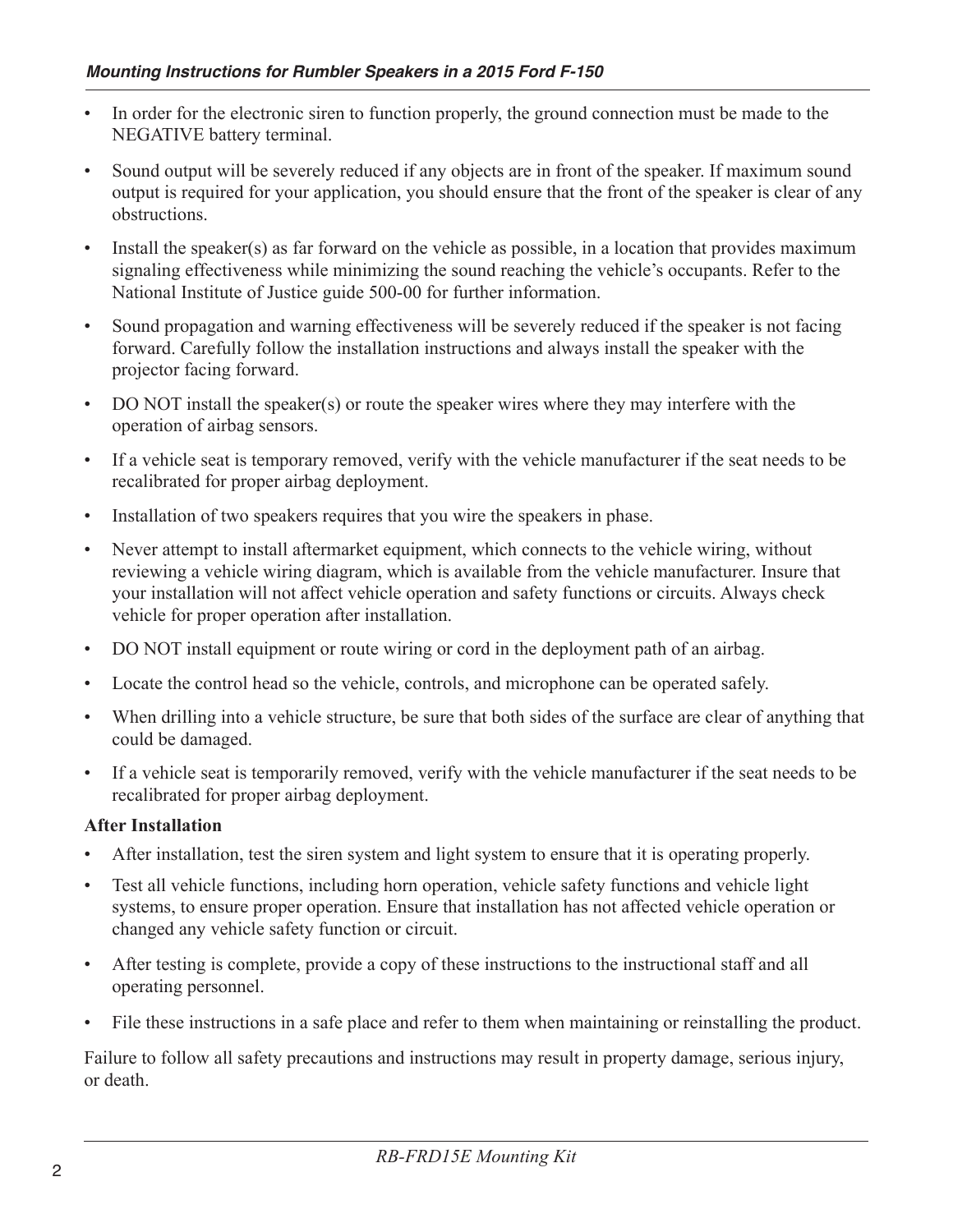# **Unpacking the Product**

After unpacking the product, inspect it for damage that may have occurred in transit. If it has been damaged, do not attempt to install or operate it. File a claim immediately with the carrier, stating the extent of damage. Carefully check all envelopes, shipping labels, and tags before removing or destroying them. Ensure that the parts listed in Table 1 are included in the package. If you are missing any parts, contact Customer Support at 1-800-264-3578, 7 a.m. to 5 p.m., Monday through Friday (CT). Disposal of all shipping materials must be carried out in accordance with national and local codes and standards

# **Introduction**

The RB-FRD15E is a mounting kit for the Federal Signal Rumbler low-frequency signaling system. This kit mounts both speakers to the front of the 2015 F-150.

# **Unpacking the Kit**

After unpacking the kit, inspect it for damage that may have occurred in transit. If it has been damaged, do not attempt to install or operate it. File a claim immediately with the carrier, stating the extent of damage. Carefully check all envelopes, shipping labels, and tags before removing or destroying them. Ensure that the parts in the Kit Contents List are included in the package. If you are missing any parts, contact Customer Support at 1-800-264-3578, 7 a.m. to 5 p.m., Monday through Friday (CT).

| Qty. | <b>Description</b>                  | <b>Part Number</b> |
|------|-------------------------------------|--------------------|
| 2    | BRKT, RUMBLER, 2015 F-150           | 828302903          |
| 4    | SCR, MACH, 1/4-20, HEX HD, SS, 18-8 | 7000A311-16        |
| 4    | <b>RIVNUT, 1/4-20</b>               | 7065A049           |
| 4    | WASH, FLT, SS, .266X11/16X.063      | 7072A024           |

|  | <b>Fable 1 Kit contents</b> |
|--|-----------------------------|
|  |                             |

## **Installing the Brackets**

## **A WARNING**

INSTALL SPEAKER AWAY FROM FUEL TANK AND FUEL LINES: Do not install the speaker near the fuel tank or fuel lines. Installing the speaker too close to fuel line/tank areas may cause fuel leakage or a fire during a vehicle collision, causing personal injury or death.

## **A WARNING**

MOUNTING PRECAUTIONS: To avoid reducing the sound output and damaging the speaker, ensure that the speaker is mounted with the wires protruding from the bottom of the speaker. Failure to follow this warning may cause serious injury or death.

## **A WARNING**

SPEAKER MOUNTING PRECAUTION: To avoid reducing the sound output and damaging the speaker, ensure that the speaker is mounted with the slots facing the ground.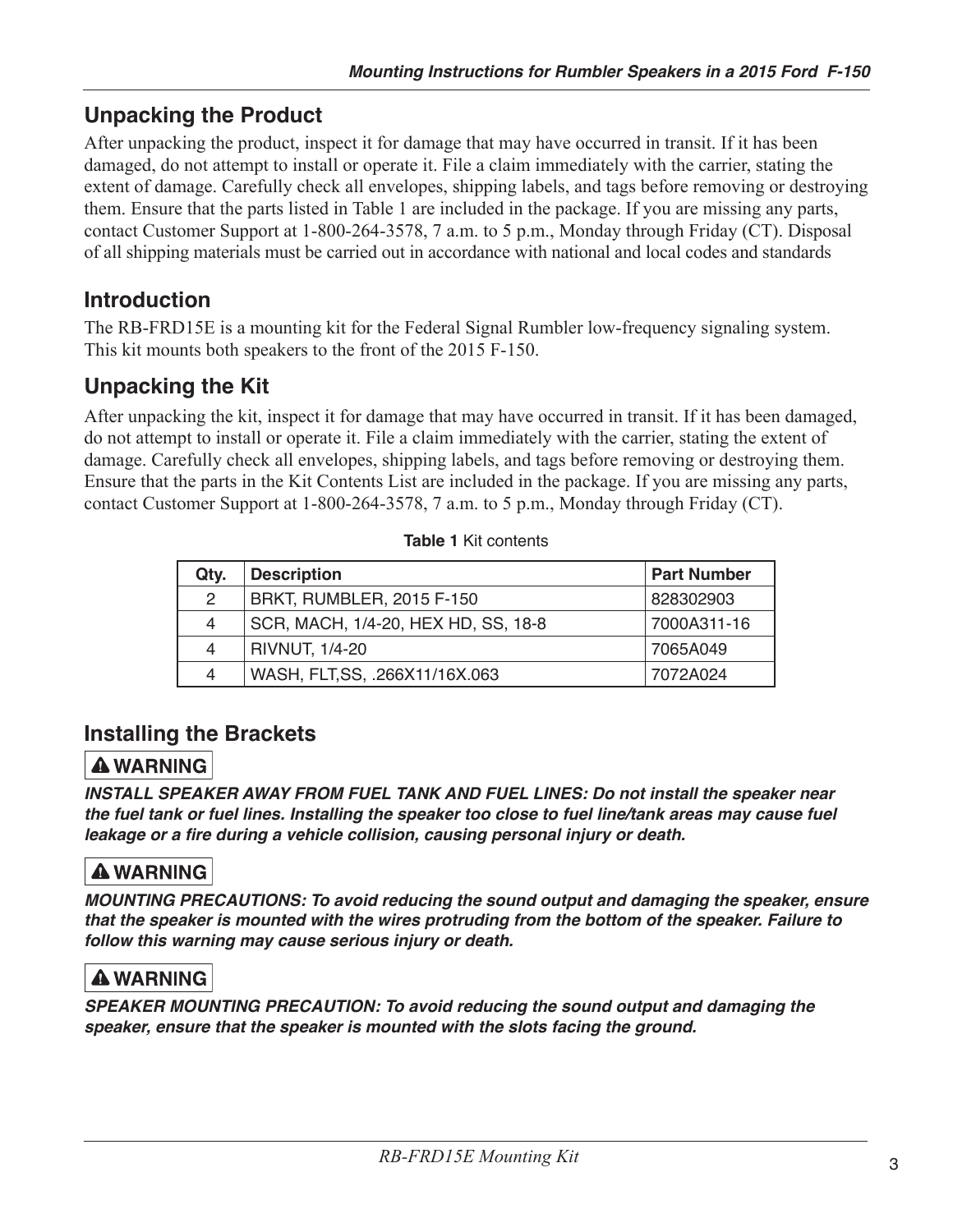### **A WARNING**

USE ONLY WITH RUMBLER AMPLIFIER: This speaker is designed to only be used with the Rumbler Amplifier. Do not connect this speaker directly to a standard electronic siren. Connecting this speaker directly to a standard electronic siren will greatly reduce the effectiveness of the siren signal. When installing this speaker, always refer to the Rumbler low frequency amplifier installation and operating instructions (part no. 2562420) for more detailed information about the siren system and how to install, service and operate the system safely. Instruction manuals are available for viewing or download at www.fedsig.com. Failure to follow all safety precautions and instructions may result in property damage, serious injury, or death.

## **NOTICE**

DRILLING PRECAUTIONS: Before drilling holes, check the area you are drilling into to be sure you do not damage vehicle components while drilling. All drilled holes should be de-burred and all sharp edges should be smoothed. All wire routings going through drilled holes should be protected by a grommet or convolute/split loom tubing.

## **Installing the Speakers**

To install the speakers:

1. From the underside of the vehicle, locate the frame section shown in Figure 1.



Figure 1 Rumbler brackets installed on frame of F-150

- 2. Using the brackets as templates, position them on the frame approximately 13.2" apart and mark the 4 mounting holes.
- 3. Using a 25/64" drill bit, drill the 4 holes.
- 4. Install the 4 included rivet nuts into 4 holes using a rivet nut installation tool.
- 5. Install the brackets to the frame using the supplied  $\frac{1}{4}$ " bolts and flat washers. Do not over tighten. See Figure 1.
- 6. Secure the bands to the brackets with the 1-1/4" long, 5/16" bolts, nuts, and lock washers supplied with the Rumbler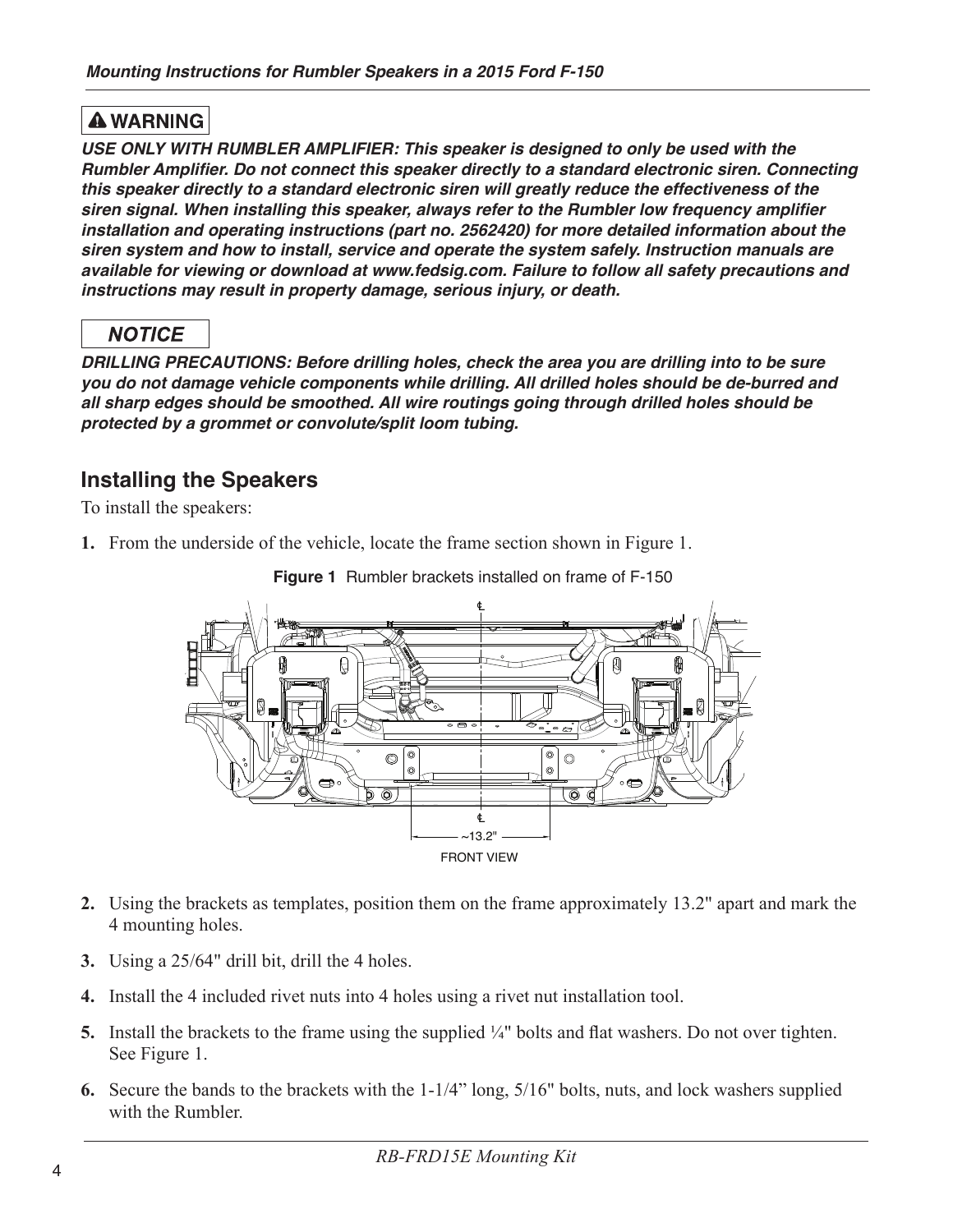7. See Figure 2. With the Rumbler logos facing toward the center of the vehicle, slide the speakers into the bands.



Figure 2 Exploded view of brackets securing a Rumbler speaker

8. Secure the speakers in the bands with the 5/16" hardware supplied with it. See Figure 3.

Figure 3 Rumblers and brackets installed on frame of F-150



**FRONT VIEW** 

9. After you mount the speakers, connect the supplied wire harness to the leads from the amplifier. For details, refer to the instructions supplied with the amplifier.

### **A WARNING**

SOUND HAZARD: All effective sirens and horns produce loud sounds (120 dB) that may cause permanent hearing loss. Always minimize you exposure to siren sound and wear hearing protection. Do not sound siren indoors or in enclosed areas where you and others will be exposed to the sound.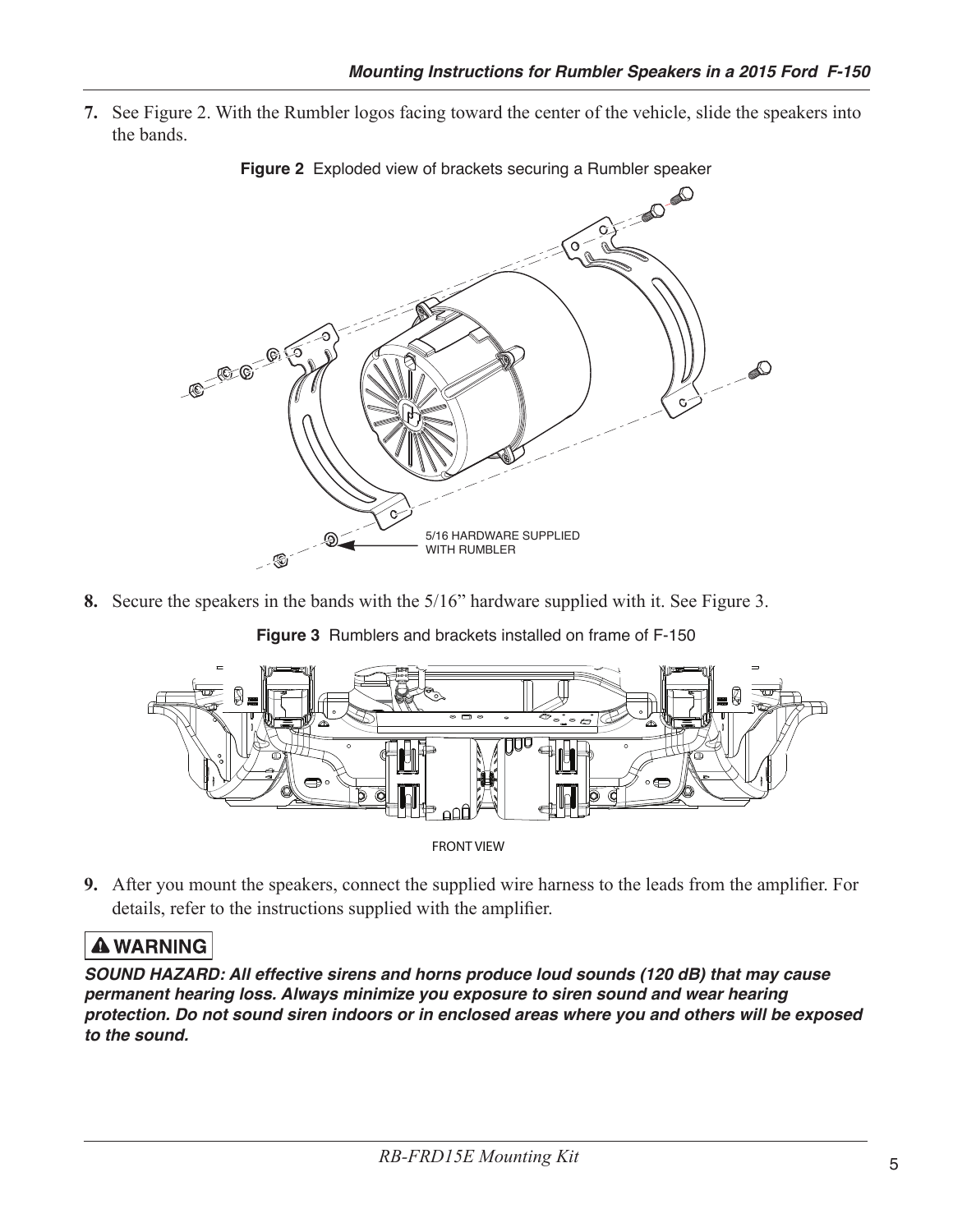# **Getting Technical Support**

For technical support, please contact:

**Federal Signal Corporation Service Department** Phone: 1-800-433-9132 Fax: 1-800-343-9706 Email: empserviceinfo@fedsig.com

## **Getting Repair Service**

The Federal Signal factory provides technical assistance with any problems that cannot be handled locally. Any product returned to Federal Signal for service, inspection, or repair must be accompanied by a Return Material Authorization (RMA). Obtain a RMA from a local Distributor or Manufacturer's Representative. Provide a brief explanation of the service requested, or the nature of the malfunction.

Address all communications and shipments to the following:

**Federal Signal Corporation Service Department** 2645 Federal Signal Dr. University Park, IL 60484-3167

## **Ordering Replacement Parts**

To order replacement parts, call Customer Support at 1-800-264-3578, 7 a.m. to 5 p.m., Monday through Friday (CT) or contact your nearest distributor.